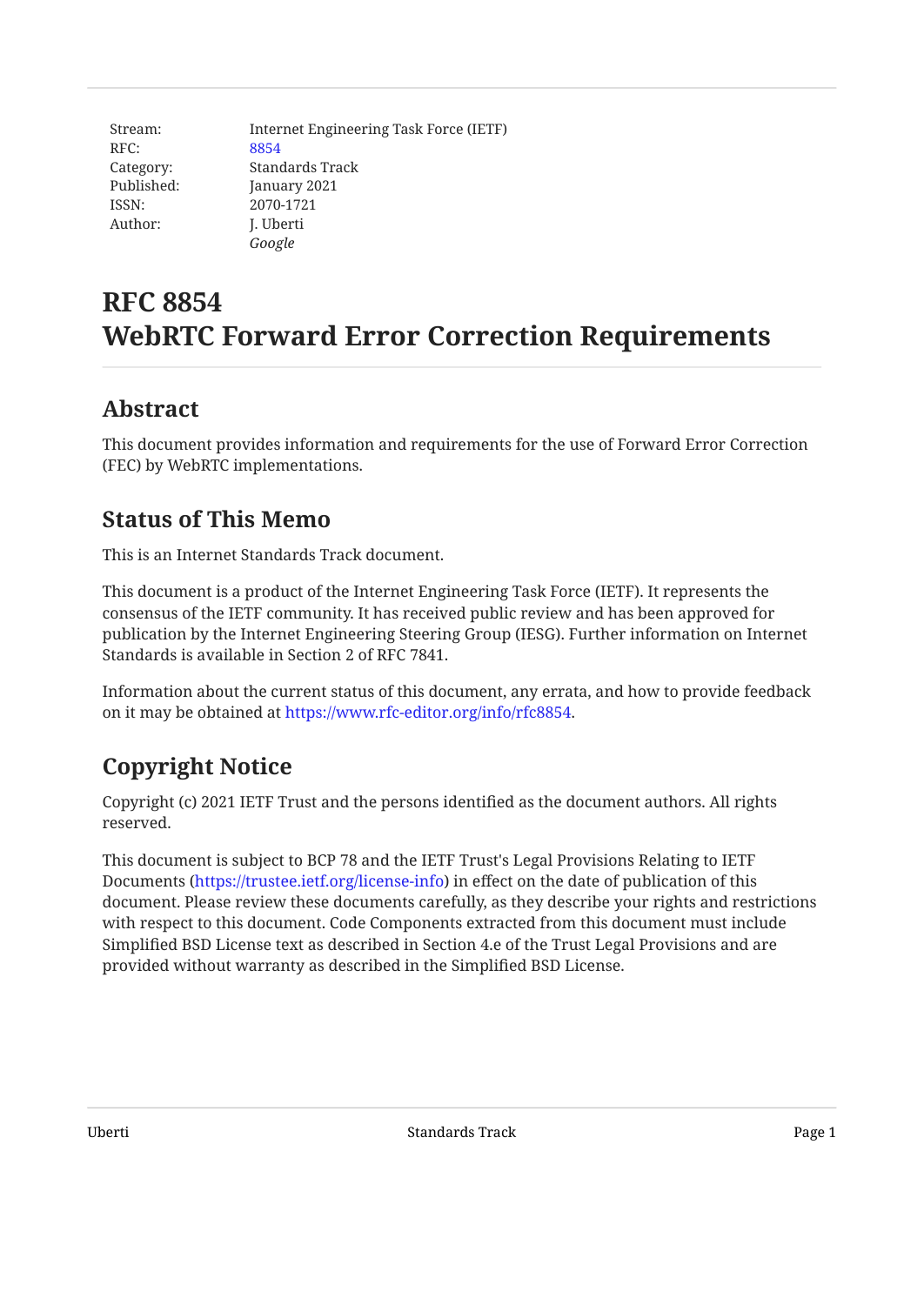# <span id="page-1-0"></span>**[Table of Contents](#page-1-0)**

- [1.](#page-2-0) [Introduction](#page-2-0)
- [2.](#page-2-1) [Terminology](#page-2-1)
- [3.](#page-2-2) [Types of FEC](#page-2-2)
	- [3.1.](#page-2-3) [Separate FEC Stream](#page-2-3)
	- [3.2.](#page-2-4) [Redundant Encoding](#page-2-4)
	- [3.3.](#page-3-0) Codec-Specifi[c In-Band FEC](#page-3-0)
- [4.](#page-3-1) [FEC for Audio Content](#page-3-1)
	- [4.1.](#page-3-2) [Recommended Mechanism](#page-3-2)
	- [4.2.](#page-4-0) [Negotiating Support](#page-4-0)
- [5.](#page-4-1) [FEC for Video Content](#page-4-1)
	- [5.1.](#page-4-2) [Recommended Mechanism](#page-4-2)
	- [5.2.](#page-5-0) [Negotiating Support](#page-5-0)
- [6.](#page-5-1) [FEC for Application Content](#page-5-1)
- [7.](#page-5-2) [Implementation Requirements](#page-5-2)
- [8.](#page-6-0) [Adaptive Use of FEC](#page-6-0)
- [9.](#page-6-1) [Security Considerations](#page-6-1)
- [10](#page-7-0). [IANA Considerations](#page-7-0)
- [11](#page-7-1). [References](#page-7-1)
	- [11.1](#page-7-2). [Normative References](#page-7-2)
	- [11.2](#page-7-3). [Informative References](#page-7-3)

[Acknowledgements](#page-9-0)

[Author's Address](#page-9-1)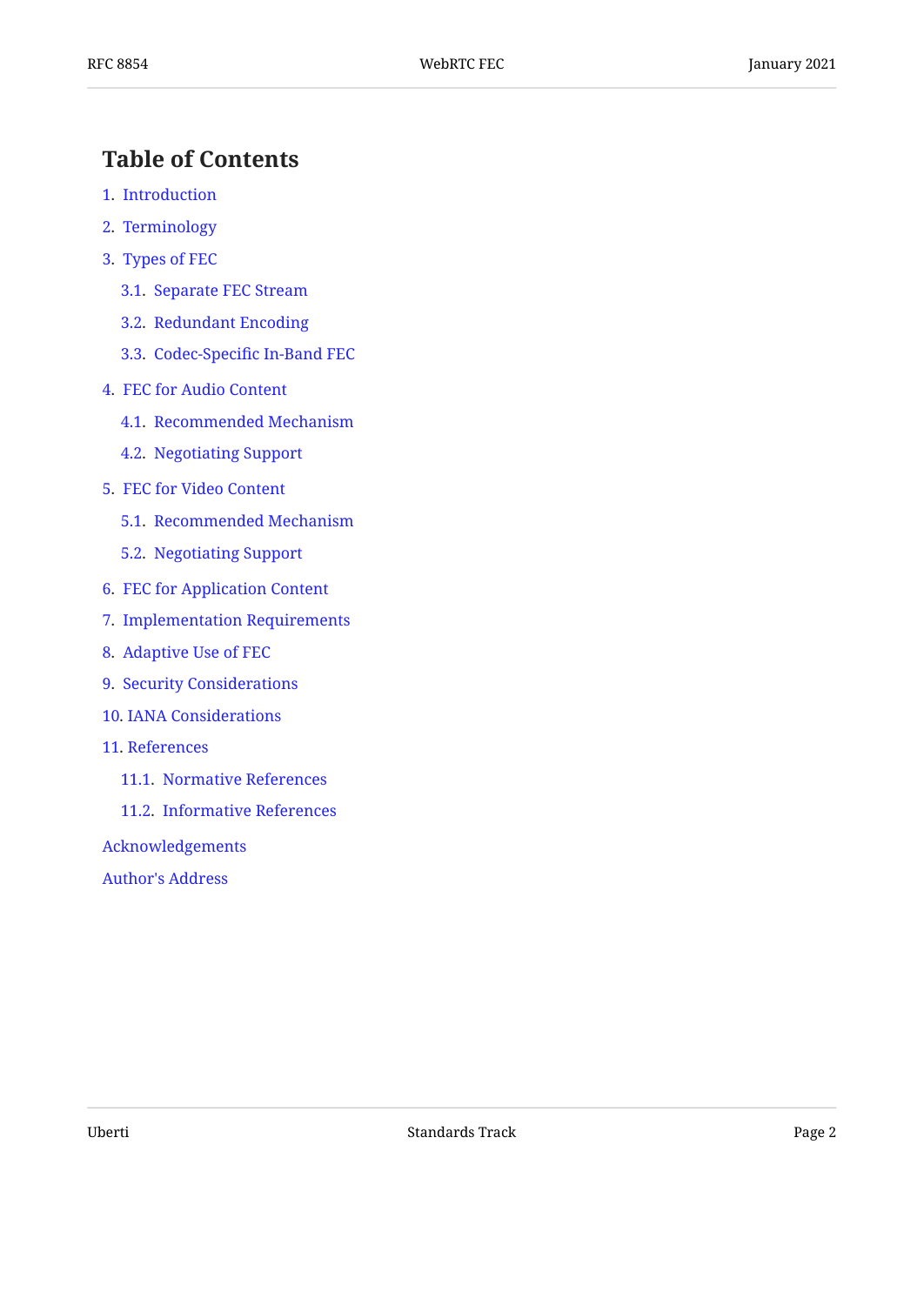# <span id="page-2-0"></span>**[1. Introduction](#page-2-0)**

In situations where packet loss is high, or perfect media quality is essential, Forward Error Correction (FEC) can be used to proactively recover from packet losses. This specification provides guidance on which FEC mechanisms to use, and how to use them, for WebRTC implementations.

# <span id="page-2-1"></span>**[2. Terminology](#page-2-1)**

The key words "MUST", "MUST NOT", "REQUIRED", "SHALL", "SHALL NOT", "SHOULD", "SHOULD <code>NOT",</code> "<code>RECOMMENDED", "NOT RECOMMENDED", "MAY", and "OPTIONAL" in this document are to</code> be interpreted as described in BCP 14 [RFC2119] [RFC8174] when, and only when, they appear in all capitals, as shown here.

# <span id="page-2-2"></span>**[3. Types of FEC](#page-2-2)**

FEC describes the sending of redundant information in an outgoing packet stream so that information can still be recovered even in the event of packet loss. There are multiple ways this can be accomplished for RTP media streams [[RFC3550\]](#page-8-0); this section enumerates the various mechanisms available and describes their trade-offs.

### <span id="page-2-3"></span>**[3.1. Separate FEC Stream](#page-2-3)**

This approach, as described in [RFC5956], Section 4.3, sends FEC packets as an independent RTP  $\,$ stream with its own synchronization source (SSRC) [RFC3550] and payload type, multiplexed with the primary encoding. While this approach can protect multiple packets of the primary encoding with a single FEC packet, each FEC packet will have its own IP/UDP/RTP/FEC header, and this overhead can be excessive in some cases, e.g., when protecting each primary packet with a FEC packet.

<span id="page-2-4"></span>This approach allows for recovery of entire RTP packets, including the full RTP header.

### **[3.2. Redundant Encoding](#page-2-4)**

This approach, as described in [RFC2198], allows for redundant data to be piggybacked on an existing primary encoding, all in a single packet. This redundant data may be an exact copy of a previous payload, or for codecs that support variable-bitrate encodings, the redundant data may possibly be a smaller, lower-quality representation. In certain cases, the redundant data could include encodings of multiple prior audio frames.

Since there is only a single set of packet headers, this approach allows for a very efficient representation of primary and redundant data. However, this savings is only realized when the data all fits into a single packet (i.e. the size is less than a MTU). As a result, this approach is generally not useful for video content.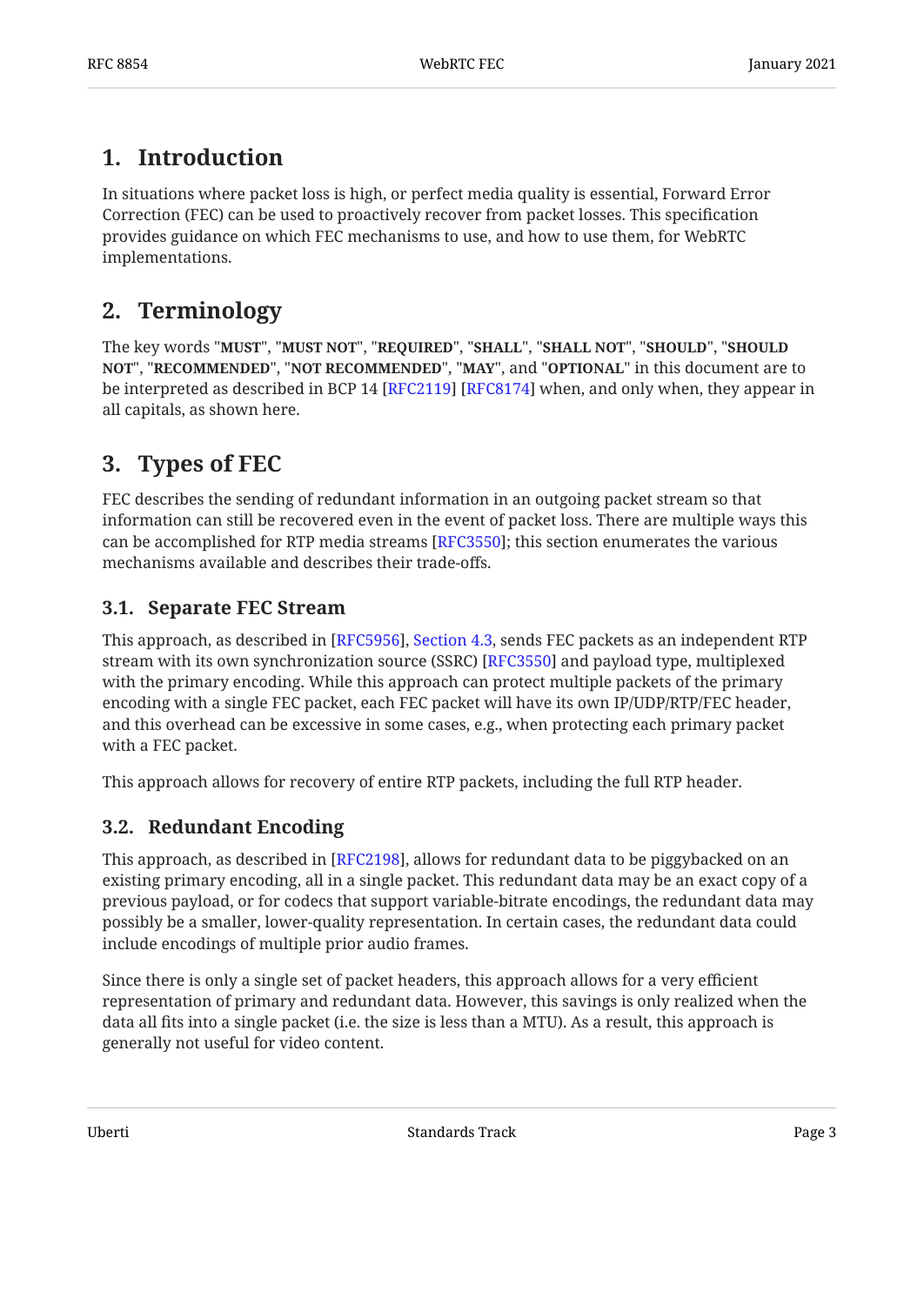As described in [RFC2198][,](https://www.rfc-editor.org/rfc/rfc2198#section-4) Section 4, this approach cannot recover certain parts of the RTP header, including the marker bit, contributing source (CSRC) information, and header extensions.

### <span id="page-3-0"></span>**[3.3. C](#page-3-0)odec-Specifi[c In-Band FEC](#page-3-0)**

Some audio codecs, notably Opus [RFC6716] and Adaptive Multi-Rate (AMR) [RFC4867], support their own in-band FEC mechanism, where redundant data is included in the codec payload. This is similar to the redundant encoding mechanism described above, but as it adds no additional framing, it can be slightly more efficient.

For Opus, audio frames deemed important are re-encoded at a lower bitrate and appended to the next payload, allowing partial recovery of a lost packet. This scheme is fairly efficient; experiments performed indicate that when Opus FEC is used, the overhead imposed is only about 20-30%, depending on the amount of protection needed. Note that this mechanism can only carry redundancy information for the immediately preceding audio frame; thus the decoder cannot fully recover multiple consecutive lost packets, which can be a problem on wireless networks. See [RFC6716][,](https://www.rfc-editor.org/rfc/rfc6716#section-2.1.7) Section 2.1.7, and this Opus mailing list post [OpusFEC] for more details.

For AMR and AMR-Wideband (AMR-WB), packets can contain copies or lower-quality encodings of multiple prior audio frames. See [RFC4867][,](https://www.rfc-editor.org/rfc/rfc4867#section-3.7.1) Section 3.7.1, for details on this mechanism.

<span id="page-3-1"></span>In-band FEC mechanisms cannot recover any of the RTP header.

### **[4. FEC for Audio Content](#page-3-1)**

The following section provides guidance on how to best use FEC for transmitting audio data. As indicated in [Section 8](#page-6-0) below, FEC should only be activated if network conditions warrant it, or upon explicit application request.

#### <span id="page-3-2"></span>**[4.1. Recommended Mechanism](#page-3-2)**

When using variable-bitrate codecs without an internal FEC, redundant encoding (as described **in** [Section 3.2](#page-2-4)) with lower-fidelity version(s) of the previous packet(s) is **RECOMMENDED**. This provides reasonable protection of the payload with only moderate bitrate increase, as the redundant encodings can be significantly smaller than the primary encoding.

When using the Opus codec, use of the built-in Opus FEC mechanism is **RECOMMENDED**. This provides reasonable protection of the audio stream against individual losses, with minimal overhead. Note that, as indicated above, the built-in Opus FEC only provides single-frame redundancy; if multi-packet protection is needed, the aforementioned redundant encoding with reduced-bitrate Opus encodings **SHOULD** be used instead.

When using the AMR/AMR-WB codecs, use of their built-in FEC mechanism is **RECOMMENDED.** This provides slightly more efficient protection of the audio stream than redundant encoding does.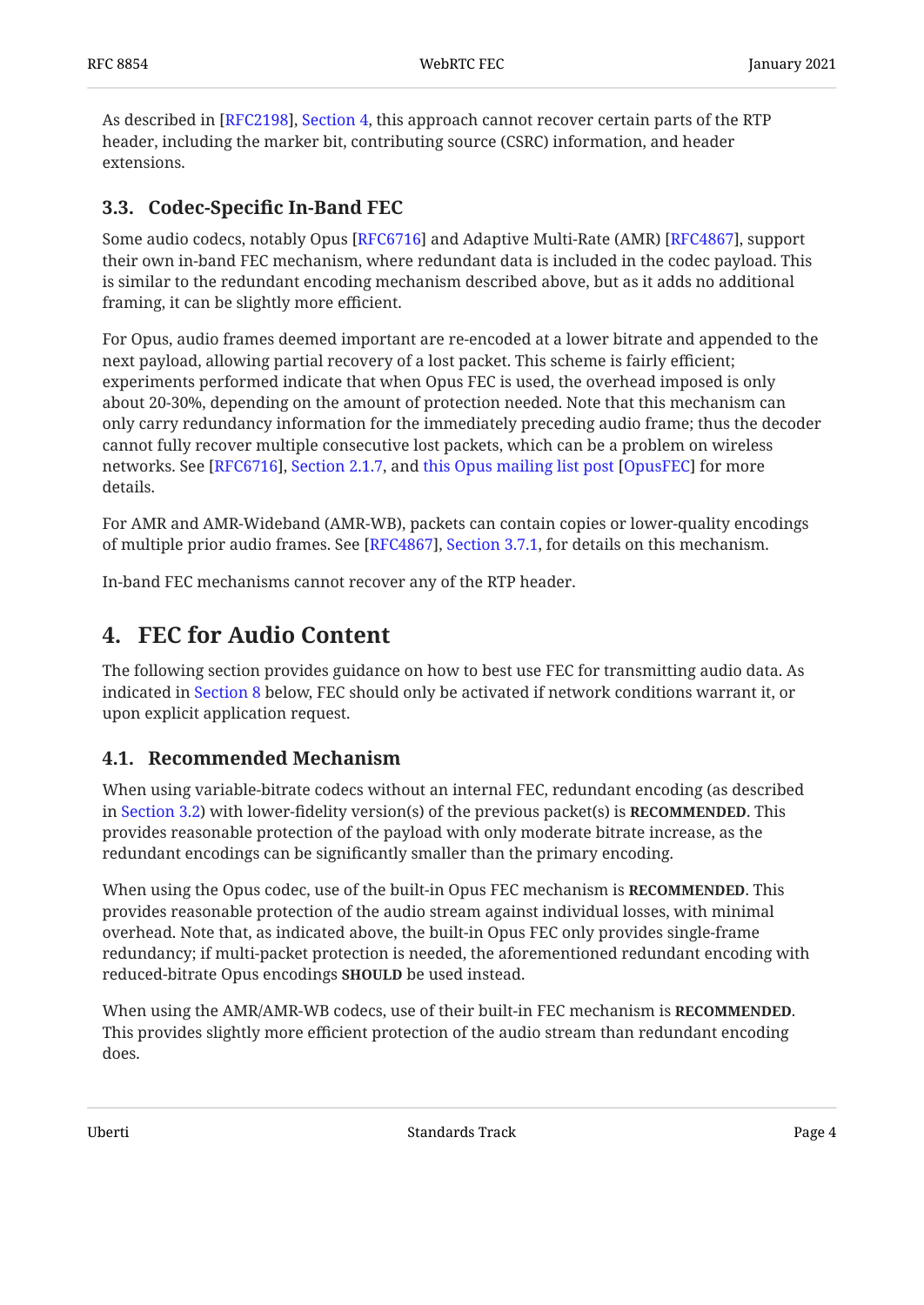When using constant-bitrate codecs, e.g., PCMU [RFC5391], redundant encoding **MAY** be used, but this will result in a potentially significant bitrate increase, and suddenly increasing bitrate to deal with losses from congestion may actually make things worse.

Because of the lower packet rate of audio encodings, usually a single packet per frame, use of a separate FEC stream comes with a higher overhead than other mechanisms, and therefore is **NOT** . **RECOMMENDED**

As mentioned above, the recommended mechanisms do not allow recovery of parts of the RTP header that may be important in certain audio applications, e.g., CSRCs and RTP header extensions like those specified in [RFC6464] and [RFC6465]. Implementations **SHOULD** account for this and attempt to approximate this information, using an approach similar to those described in [RFC2198], Section 4, and [RFC6464], Section 5.

### <span id="page-4-0"></span>**[4.2. Negotiating Support](#page-4-0)**

Support for redundant encoding of a given RTP stream **SHOULD** be indicated by including audio/ red [RFC2198] as an additional supported media type for the associated "m=" section in the SDP  $\,$ offer [RFC3264]. Answerers can reject the use of redundant encoding by not including the audio/ red media type in the corresponding "m=" section in the SDP answer.

Support for codec-specific FEC mechanisms are typically indicated via "a=fmtp" parameters.

For Opus, a receiver **MUST** indicate that it is prepared to use incoming FEC data with the "useinbandfec=1" parameter, as specified in [RFC7587]. This parameter is declarative and can be negotiated separately for either media direction.

For AMR/AMR-WB, support for redundant encoding, and the maximum supported depth, are controlled by the "max-red" parameter, as specified in [RFC4867], Section 8[.](https://www.rfc-editor.org/rfc/rfc4867#section-8.1)1. Receivers **MUST** include this parameter, and set it to an appropriate value, as specified in [TS.26114], Table 6.3.  $\,$ 

### <span id="page-4-1"></span>**[5. FEC for Video Content](#page-4-1)**

The following section provides guidance on how to best use FEC for transmitting video data. As indicated in [Section 8](#page-6-0) below, FEC should only be activated if network conditions warrant it, or upon explicit application request.

#### <span id="page-4-2"></span>**[5.1. Recommended Mechanism](#page-4-2)**

Video frames, due to their size, often require multiple RTP packets. As discussed above, a separate FEC stream can protect multiple packets with a single FEC packet. In addition, the Flexible FEC mechanism described in [RFC8627] is also capable of protecting multiple RTP streams via a single FEC stream, including all the streams that are part of a BUNDLE group [[RFC8843\]](#page-9-2). As a result, for video content, use of a separate FEC stream with the Flexible FEC RTP payload format is **RECOMMENDED**.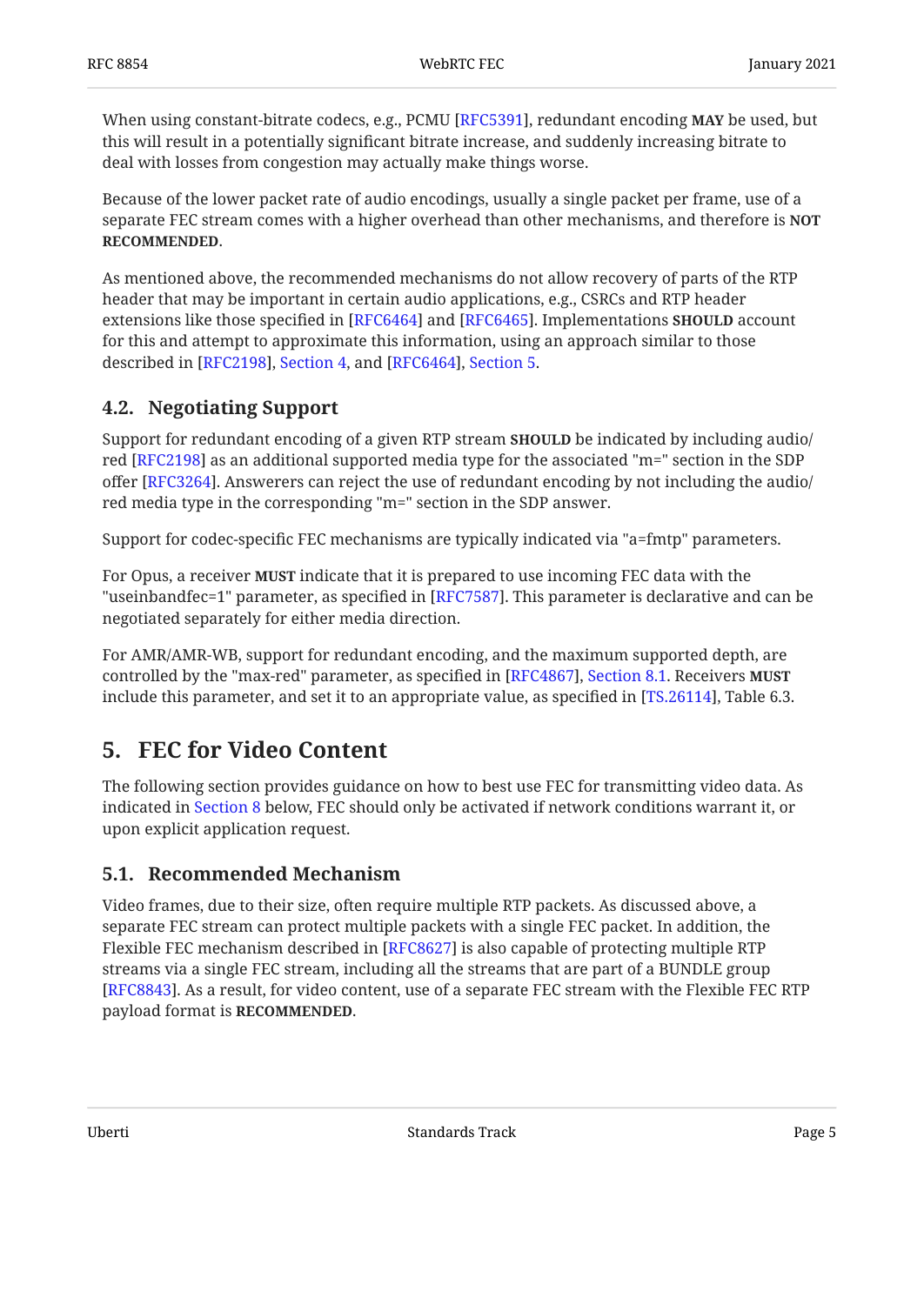To process the incoming FEC stream, the receiver can demultiplex it by SSRC, and then correlate it with the appropriate primary stream(s) via the CSRC(s) present in the RTP header of Flexible FEC repair packets, or the SSRC field present in the FEC header of Flexible FEC retransmission packets.

#### <span id="page-5-0"></span>**[5.2. Negotiating Support](#page-5-0)**

Support for an SSRC-multiplexed Flexible FEC stream to protect a given RTP stream **SHOULD** be indicated by including video/flexfec (described in [RFC8627], Section 5.1.2) as an additional supported media type for the associated "m=" section in the SDP offer [RFC3264]. As mentioned above, when BUNDLE is used, only a single Flexible FEC repair stream will be created for each BUNDLE group, even if Flexible FEC is negotiated for each primary stream.

Answerers can reject the use of SSRC-multiplexed FEC by not including the video/flexfec media type in the corresponding "m=" section in the SDP answer.

Use of FEC-only "m=" lines, and grouping using the SDP group mechanism as described in [[RFC5956\]](#page-7-6), [Section 4.1](https://www.rfc-editor.org/rfc/rfc5956#section-4.1), is not currently defined for WebRTC, and **SHOULD NOT** be offered.

Answerers **SHOULD** reject any FEC-only "m=" lines, unless they specifically know how to handle such a thing in a WebRTC context (perhaps defined by a future version of the WebRTC specifications).

# <span id="page-5-1"></span>**[6. FEC for Application Content](#page-5-1)**

WebRTC also supports the ability to send generic application data, and provides transport-level retransmission mechanisms to support full and partial (e.g., timed) reliability. See [RFC8831] for details.

Because the application can control exactly what data to send, it has the ability to monitor packet statistics and perform its own application-level FEC if necessary.

<span id="page-5-2"></span>As a result, this document makes no recommendations regarding FEC for the underlying data transport.

### **[7. Implementation Requirements](#page-5-2)**

To support the functionality recommended above, implementations **MUST** be able to receive and make use of the relevant FEC formats for their supported audio codecs, and **MUST** indicate this support, as described in [Section 4](#page-3-1). Use of these formats when sending, as mentioned above, is . **RECOMMENDED**

The general FEC mechanism described in [RFC8627] **SHOULD** also be supported, as mentioned in [Section 5.](#page-4-1)

Implementations MAY support additional FEC mechanisms if desired, e.g., [RFC5109].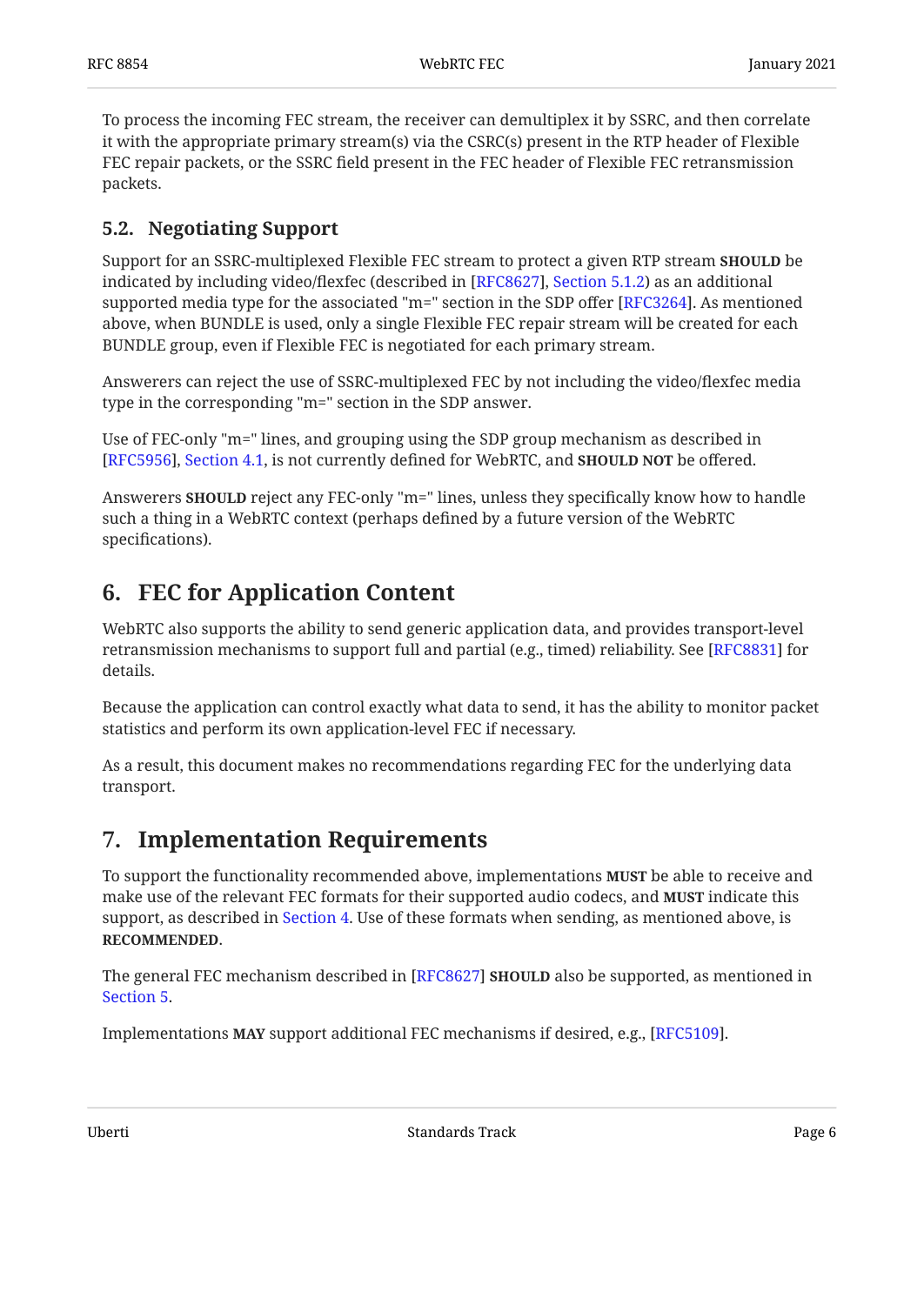# <span id="page-6-0"></span>**[8. Adaptive Use of FEC](#page-6-0)**

Because use of FEC always causes redundant data to be transmitted, and the total amount of data must remain within any bandwidth limits indicated by congestion control and the receiver, this will lead to less bandwidth available for the primary encoding, even when the redundant data is not being used. This is in contrast to methods like RTX [\[RFC4588](#page-8-7)] or Flexible FEC's retransmission mode ([ $\rm RFC8627$ ], [Section 1.1.7](https://www.rfc-editor.org/rfc/rfc8627#section-1.1.7)), which only transmit redundant data when necessary, at the cost of an extra round trip and thereby increased media latency.

Given this, WebRTC implementations **SHOULD** prefer using RTX or Flexible FEC retransmissions instead of FEC when the connection RTT is within the application's latency budget, and otherwise **SHOULD** only transmit the amount of FEC needed to protect against the observed packet loss (which can be determined, e.g., by monitoring transmit packet loss data from RTP Control Protocol (RTCP) receiver reports [RFC3550]), unless the application indicates it is willing to pay a quality penalty to proactively avoid losses.

Note that when probing bandwidth, i.e., speculatively sending extra data to determine if additional link capacity exists, FEC data **SHOULD** be used as the additional data. Given that extra data is going to be sent regardless, it makes sense to have that data protect the primary payload; in addition, FEC can typically be applied in a way that increases bandwidth only modestly, which is necessary when probing.

When using FEC with layered codecs, e.g., [RFC6386], where only base layer frames are critical to the decoding of future frames, implementations **SHOULD** only apply FEC to these base layer frames.

Finally, it should be noted that, although applying redundancy is often useful in protecting a stream against packet loss, if the loss is caused by network congestion, the additional bandwidth used by the redundant data may actually make the situation worse and can lead to significant degradation of the network.

# <span id="page-6-1"></span>**[9. Security Considerations](#page-6-1)**

In the WebRTC context, FEC is specifically concerned with recovering data from lost packets; any corrupted packets will be discarded by the Secure Real-Time Transport Protocol (SRTP) [[RFC3711\]](#page-8-9) decryption process. Therefore, as described in [RFC3711], Section 10, the default processing when using FEC with SRTP is to perform FEC followed by SRTP at the sender, and SRTP followed by FEC at the receiver. This ordering is used for all the SRTP protection profiles used in DTLS-SRTP [RFC5763], which are enumerated in [RFC5764], Section 4.1.2.

Additional security considerations for each individual FEC mechanism are enumerated in their respective documents.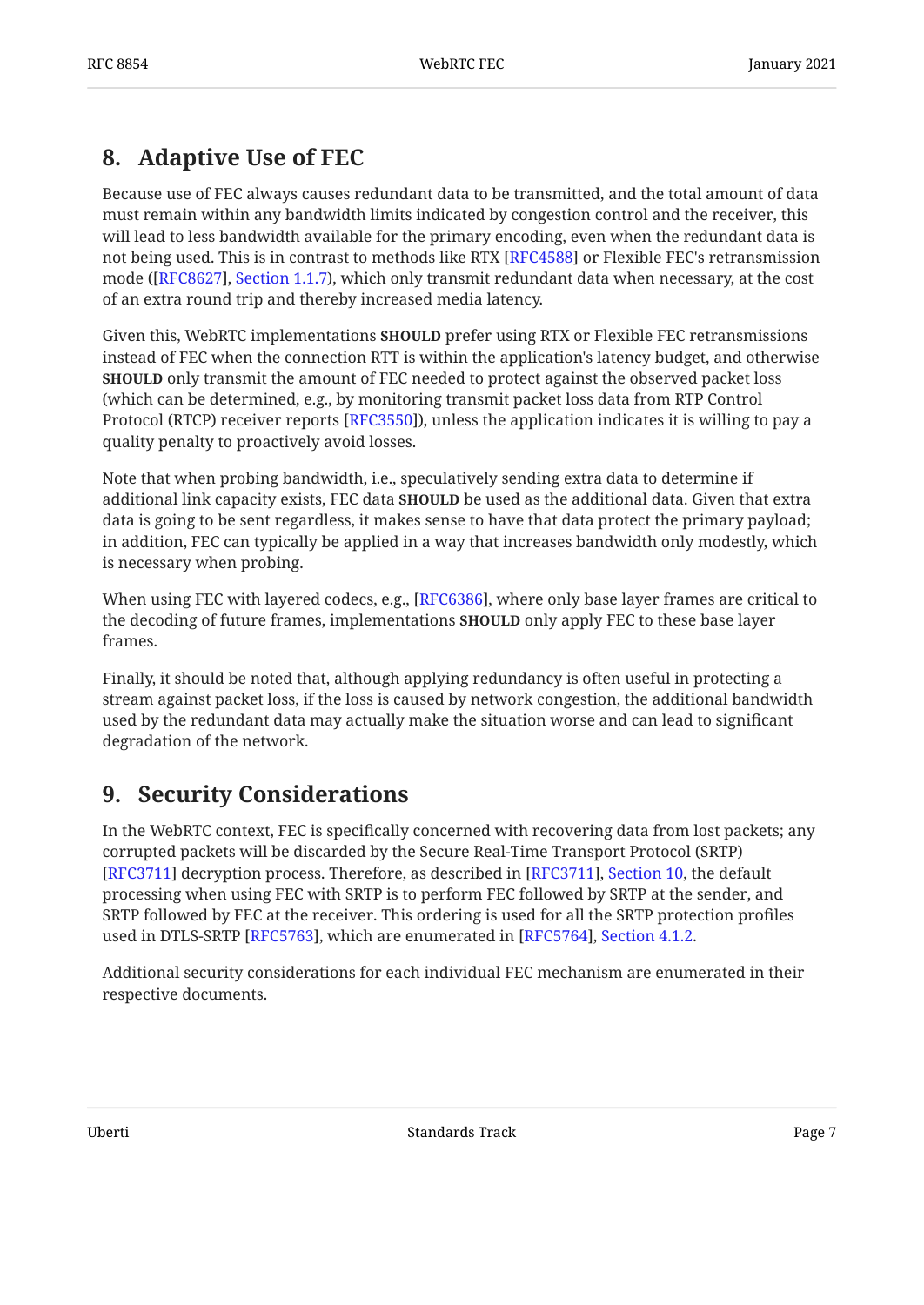### <span id="page-7-0"></span>**[10. IANA Considerations](#page-7-0)**

<span id="page-7-1"></span>This document requires no actions from IANA.

### <span id="page-7-2"></span>**[11. References](#page-7-1)**

#### **[11.1. Normative References](#page-7-2)**

- <span id="page-7-4"></span>**[RFC2119]** Bradner, S., "Key words for use in RFCs to Indicate Requirement Levels", BCP 14, RFC 2119, DOI 10.17487/RFC2119, March 1997, <[https://www.rfc-editor.org/info/](https://www.rfc-editor.org/info/rfc2119) . [rfc2119>](https://www.rfc-editor.org/info/rfc2119)
- <span id="page-7-7"></span>**[RFC2198]** Perkins, C., Kouvelas, I., Hodson, O., Hardman, V., Handley, M., Bolot, J.C., Vega-Garcia, A., and S. Fosse-Parisis, "RTP Payload for Redundant Audio Data", RFC 2198, DOI 10.17487/RFC2198, September 1997, <[https://www.rfc-editor.org/info/](https://www.rfc-editor.org/info/rfc2198) . [rfc2198>](https://www.rfc-editor.org/info/rfc2198)
- <span id="page-7-9"></span>**[RFC3264]** Rosenberg, J. and H. Schulzrinne, "An Offer/Answer Model with Session Description Protocol (SDP)", RFC 3264, DOI 10.17487/RFC3264, June 2002, . [<https://www.rfc-editor.org/info/rfc3264](https://www.rfc-editor.org/info/rfc3264)>
- <span id="page-7-8"></span>**[RFC4867]** Sjoberg, J., Westerlund, M., Lakaniemi, A., and Q. Xie, "RTP Payload Format and Wideband (AMR-WB) Audio Codecs", RFC 4867, DOI 10.17487/RFC4867, April 2007, <<https://www.rfc-editor.org/info/rfc4867>>. File Storage Format for the Adaptive Multi-Rate (AMR) and Adaptive Multi-Rate
- <span id="page-7-6"></span>**[RFC5956]** Begen, A., "Forward Error Correction Grouping Semantics in the Session Description Protocol", RFC 5956, DOI 10.17487/RFC5956, September 2010, . [<https://www.rfc-editor.org/info/rfc5956](https://www.rfc-editor.org/info/rfc5956)>
- <span id="page-7-10"></span>**[RFC7587]** Spittka, J., Vos, K., and JM. Valin, "RTP Payload Format for the Opus Speech and Audio Codec", RFC 7587, DOI 10.17487/RFC7587, June 2015, <[https://www.rfc-](https://www.rfc-editor.org/info/rfc7587). [editor.org/info/rfc7587>](https://www.rfc-editor.org/info/rfc7587)
- <span id="page-7-5"></span>**[RFC8174]** Leiba, B., "Ambiguity of Uppercase vs Lowercase in RFC 2119 Key Words", BCP 14, RFC 8174, DOI 10.17487/RFC8174, May 2017, [<https://www.rfc-editor.org/info/](https://www.rfc-editor.org/info/rfc8174) . [rfc8174>](https://www.rfc-editor.org/info/rfc8174)
- <span id="page-7-12"></span>**[RFC8627]** Zanaty, M., Singh, V., Begen, A., and G. Mandyam, "RTP Payload Format for Flexible Forward Error Correction (FEC)", RFC 8627, DOI 10.17487/RFC8627, July 2019, <<https://www.rfc-editor.org/info/rfc8627>>.
- <span id="page-7-11"></span>**[TS.26114]** 3GPP, "IP Multimedia Subsystem (IMS); Multimedia telephony; Media handling and interaction", 3GPP TS 26.114 15.0.0, 22 September 2017, <[http://](http://www.3gpp.org/ftp/Specs/html-info/26114.htm) . [www.3gpp.org/ftp/Specs/html-info/26114.htm>](http://www.3gpp.org/ftp/Specs/html-info/26114.htm)

#### <span id="page-7-3"></span>**[11.2. Informative References](#page-7-3)**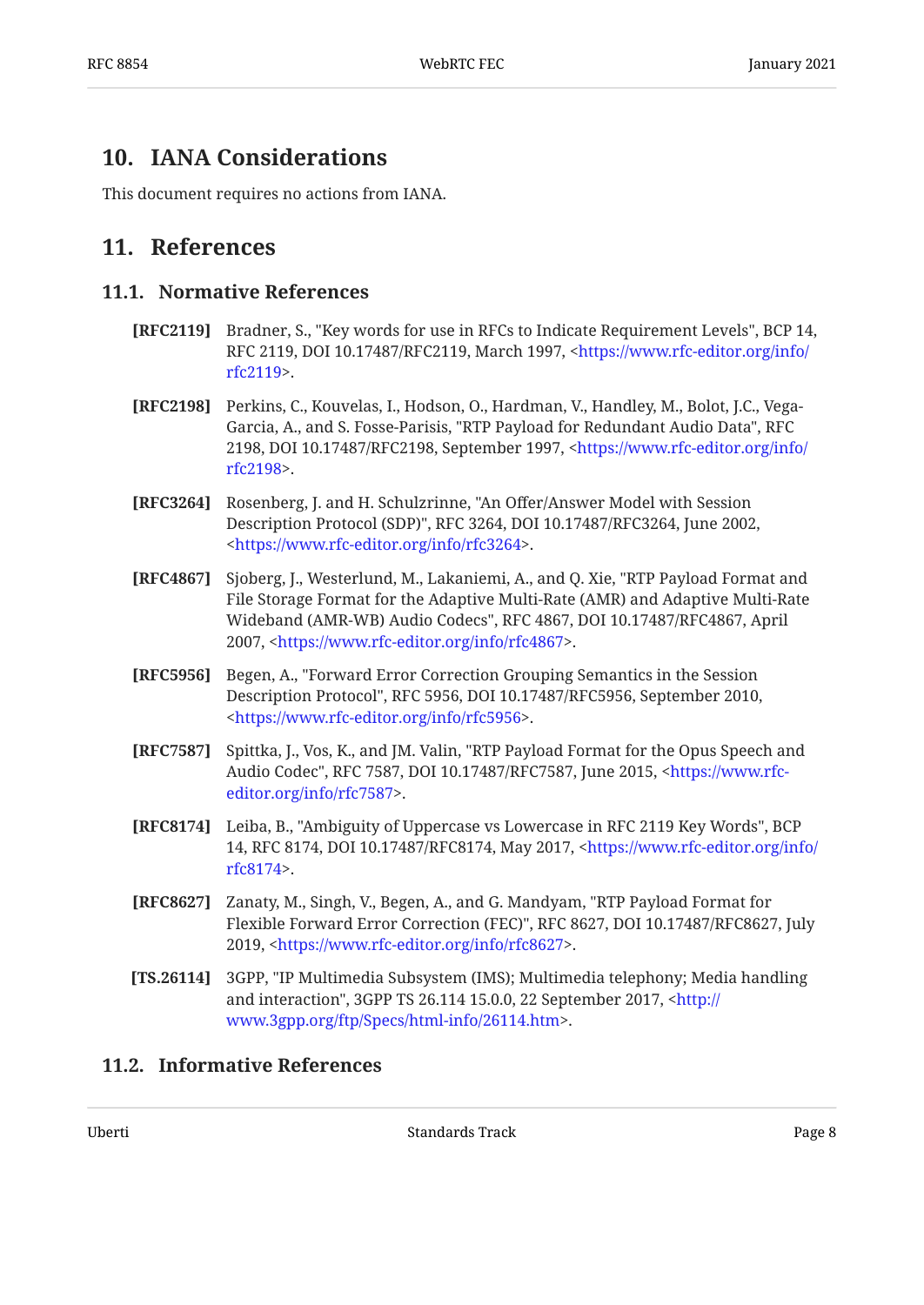<span id="page-8-10"></span><span id="page-8-9"></span><span id="page-8-7"></span><span id="page-8-6"></span><span id="page-8-3"></span><span id="page-8-2"></span><span id="page-8-0"></span>

| [OpusFEC] | Terriberry, T., "Subject: Opus FEC", message to the opus mailing list, 28 January<br>2013, <http: 001904.html="" 2013-january="" lists.xiph.org="" opus="" pipermail="">.</http:>                                                                                                                    |
|-----------|------------------------------------------------------------------------------------------------------------------------------------------------------------------------------------------------------------------------------------------------------------------------------------------------------|
| [RFC3550] | Schulzrinne, H., Casner, S., Frederick, R., and V. Jacobson, "RTP: A Transport<br>Protocol for Real-Time Applications", STD 64, RFC 3550, DOI 10.17487/RFC3550,<br>July 2003, <https: info="" rfc3550="" www.rfc-editor.org="">.</https:>                                                            |
| [RFC3711] | Baugher, M., McGrew, D., Naslund, M., Carrara, E., and K. Norrman, "The Secure<br>Real-time Transport Protocol (SRTP)", RFC 3711, DOI 10.17487/RFC3711, March<br>2004, <https: info="" rfc3711="" www.rfc-editor.org="">.</https:>                                                                   |
| [RFC4588] | Rey, J., Leon, D., Miyazaki, A., Varsa, V., and R. Hakenberg, "RTP Retransmission<br>Payload Format", RFC 4588, DOI 10.17487/RFC4588, July 2006, <https: www.rfc-<br="">editor.org/info/rfc4588&gt;.</https:>                                                                                        |
| [RFC5109] | Li, A., Ed., "RTP Payload Format for Generic Forward Error Correction", RFC<br>5109, DOI 10.17487/RFC5109, December 2007, <https: <br="" info="" www.rfc-editor.org="">rfc5109&gt;.</https:>                                                                                                         |
| [RFC5391] | Sollaud, A., "RTP Payload Format for ITU-T Recommendation G.711.1", RFC 5391,<br>DOI 10.17487/RFC5391, November 2008, <https: <br="" info="" www.rfc-editor.org="">rfc5391&gt;.</https:>                                                                                                             |
| [RFC5763] | Fischl, J., Tschofenig, H., and E. Rescorla, "Framework for Establishing a Secure<br>Real-time Transport Protocol (SRTP) Security Context Using Datagram Transport<br>Layer Security (DTLS)", RFC 5763, DOI 10.17487/RFC5763, May 2010, <https: <br="">www.rfc-editor.org/info/rfc5763&gt;.</https:> |
| [RFC5764] | McGrew, D. and E. Rescorla, "Datagram Transport Layer Security (DTLS)<br>Extension to Establish Keys for the Secure Real-time Transport Protocol (SRTP)",<br>RFC 5764, DOI 10.17487/RFC5764, May 2010, <https: <br="" info="" www.rfc-editor.org="">rfc5764&gt;.</https:>                            |
| [RFC6386] | Bankoski, J., Koleszar, J., Quillio, L., Salonen, J., Wilkins, P., and Y. Xu, "VP8 Data<br>Format and Decoding Guide", RFC 6386, DOI 10.17487/RFC6386, November 2011,<br><https: info="" rfc6386="" www.rfc-editor.org="">.</https:>                                                                 |
| [RFC6464] | Lennox, J., Ed., Ivov, E., and E. Marocco, "A Real-time Transport Protocol (RTP)<br>Header Extension for Client-to-Mixer Audio Level Indication", RFC 6464, DOI<br>10.17487/RFC6464, December 2011, <https: info="" rfc6464="" www.rfc-editor.org="">.</https:>                                      |
| [RFC6465] | Ivov, E., Ed., Marocco, E., Ed., and J. Lennox, "A Real-time Transport Protocol<br>(RTP) Header Extension for Mixer-to-Client Audio Level Indication", RFC 6465,<br>DOI 10.17487/RFC6465, December 2011, <https: <br="" info="" www.rfc-editor.org="">rfc6465&gt;.</https:>                          |
| [RFC6716] | Valin, JM., Vos, K., and T. Terriberry, "Definition of the Opus Audio Codec", RFC                                                                                                                                                                                                                    |

<span id="page-8-11"></span><span id="page-8-8"></span><span id="page-8-5"></span><span id="page-8-4"></span><span id="page-8-1"></span>6716, DOI 10.17487/RFC6716, September 2012, <[https://www.rfc-editor.org/info/](https://www.rfc-editor.org/info/rfc6716) . [rfc6716>](https://www.rfc-editor.org/info/rfc6716)

Uberti Page 9